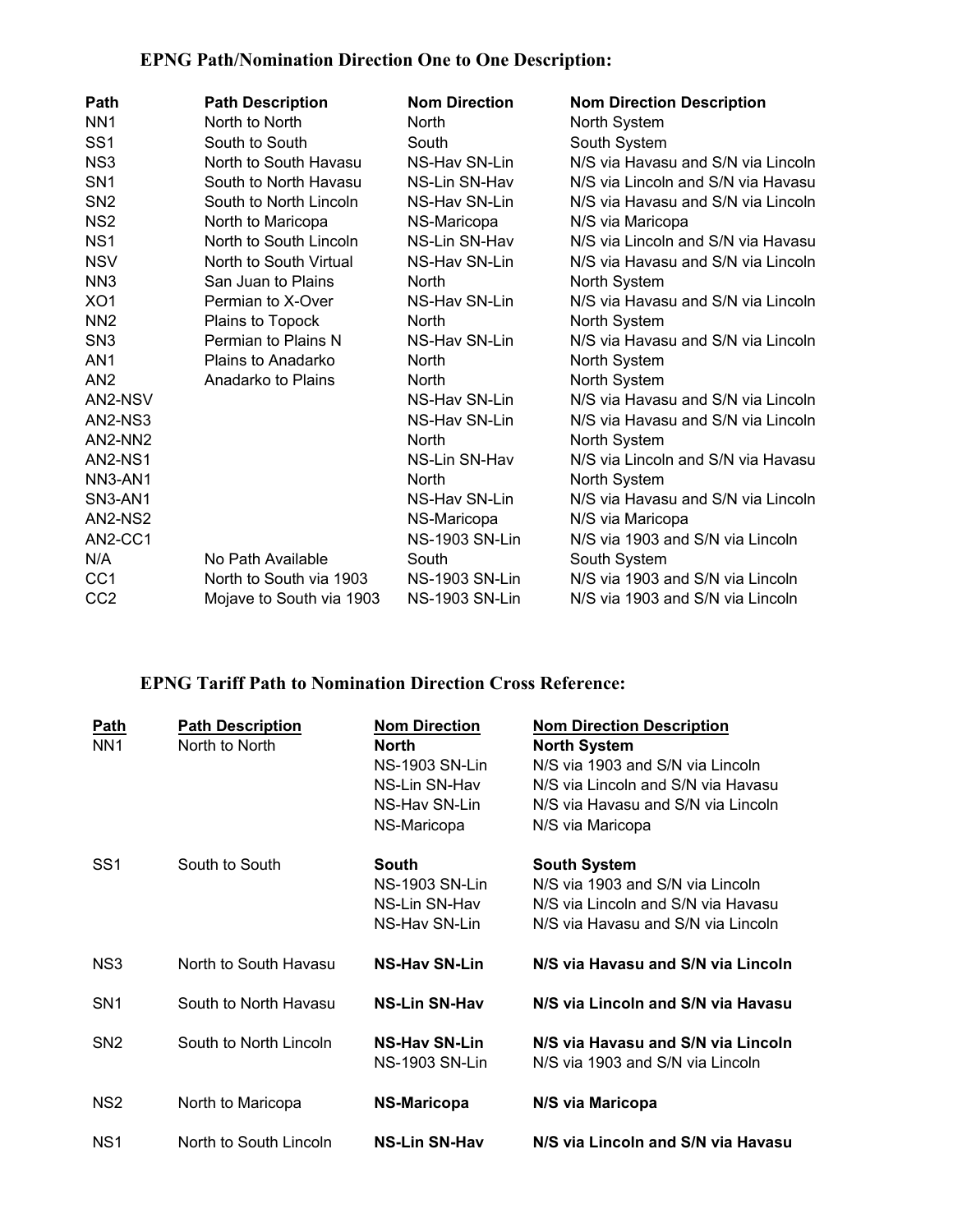| <b>Path</b><br><b>NSV</b>        | <b>Path Description</b><br>North to South Virtual | <b>Nom Direction</b><br><b>NS-Hav SN-Lin</b>                                           | <b>Nom Direction Description</b><br>N/S via Havasu and S/N via Lincoln                                                                                  |
|----------------------------------|---------------------------------------------------|----------------------------------------------------------------------------------------|---------------------------------------------------------------------------------------------------------------------------------------------------------|
| NN <sub>3</sub>                  | San Juan to Plains                                | <b>North</b><br><b>NS-1903 SN-Lin</b><br>NS-Lin SN-Hav<br>NS-Hav SN-Lin                | <b>North System</b><br>N/S via 1903 and S/N via Lincoln<br>N/S via Lincoln and S/N via Havasu<br>N/S via Havasu and S/N via Lincoln                     |
| XO <sub>1</sub>                  | Permian to X-Over                                 | <b>NS-Hav SN-Lin</b><br><b>NS-1903 SN-Lin</b>                                          | N/S via Havasu and S/N via Lincoln<br>N/S via 1903 and S/N via Lincoln                                                                                  |
| NN <sub>2</sub>                  | Plains to Topock                                  | <b>North</b><br><b>NS-1903 SN-Lin</b><br>NS-Lin SN-Hav<br>NS-Hav SN-Lin                | <b>North System</b><br>N/S via 1903 and S/N via Lincoln<br>N/S via Lincoln and S/N via Havasu<br>N/S via Havasu and S/N via Lincoln                     |
| SN <sub>3</sub>                  | Permian to Plains N                               | <b>NS-Hav SN-Lin</b><br><b>NS-1903 SN-Lin</b>                                          | N/S via Havasu and S/N via Lincoln<br>N/S via 1903 and S/N via Lincoln                                                                                  |
| AN <sub>1</sub>                  | Plains to Anadarko                                | <b>North</b><br><b>NS-1903 SN-Lin</b><br>NS-Lin SN-Hav<br>NS-Hav SN-Lin<br>NS-Maricopa | <b>North System</b><br>N/S via 1903 and S/N via Lincoln<br>N/S via Lincoln and S/N via Havasu<br>N/S via Havasu and S/N via Lincoln<br>N/S via Maricopa |
| AN <sub>2</sub>                  | Anadarko to Plains                                | <b>North</b><br><b>NS-1903 SN-Lin</b><br>NS-Lin SN-Hav<br>NS-Hav SN-Lin<br>NS-Maricopa | <b>North System</b><br>N/S via 1903 and S/N via Lincoln<br>N/S via Lincoln and S/N via Havasu<br>N/S via Havasu and S/N via Lincoln<br>N/S via Maricopa |
| AN2-NSV                          |                                                   | <b>NS-Hav SN-Lin</b><br><b>NS-1903 SN-Lin</b><br>NS-Lin SN-Hav<br><b>North</b>         | N/S via Havasu and S/N via Lincoln<br>N/S via 1903 and S/N via Lincoln<br>N/S via Lincoln and S/N via Havasu<br>North System                            |
| AN2-NS3                          |                                                   | <b>NS-Hav SN-Lin</b><br><b>NS-1903 SN-Lin</b><br>NS-Lin SN-Hav<br><b>North</b>         | N/S via Havasu and S/N via Lincoln<br>N/S via 1903 and S/N via Lincoln<br>N/S via Lincoln and S/N via Havasu<br>North System                            |
| AN2-NN2                          |                                                   | <b>North</b><br><b>NS-1903 SN-Lin</b><br>NS-Lin SN-Hav<br>NS-Hav SN-Lin<br>NS-Maricopa | <b>North System</b><br>N/S via 1903 and S/N via Lincoln<br>N/S via Lincoln and S/N via Havasu<br>N/S via Havasu and S/N via Lincoln<br>N/S via Maricopa |
| AN2-NS1                          |                                                   | <b>NS-Lin SN-Hav</b><br><b>NS-1903 SN-Lin</b><br>NS-Hav SN-Lin<br>North                | N/S via Lincoln and S/N via Havasu<br>N/S via 1903 and S/N via Lincoln<br>N/S via Havasu and S/N via Lincoln<br>North System                            |
| NN <sub>3</sub> -AN <sub>1</sub> |                                                   | <b>North</b><br><b>NS-1903 SN-Lin</b><br>NS-Lin SN-Hav<br>NS-Hav SN-Lin                | <b>North System</b><br>N/S via 1903 and S/N via Lincoln<br>N/S via Lincoln and S/N via Havasu<br>N/S via Havasu and S/N via Lincoln                     |